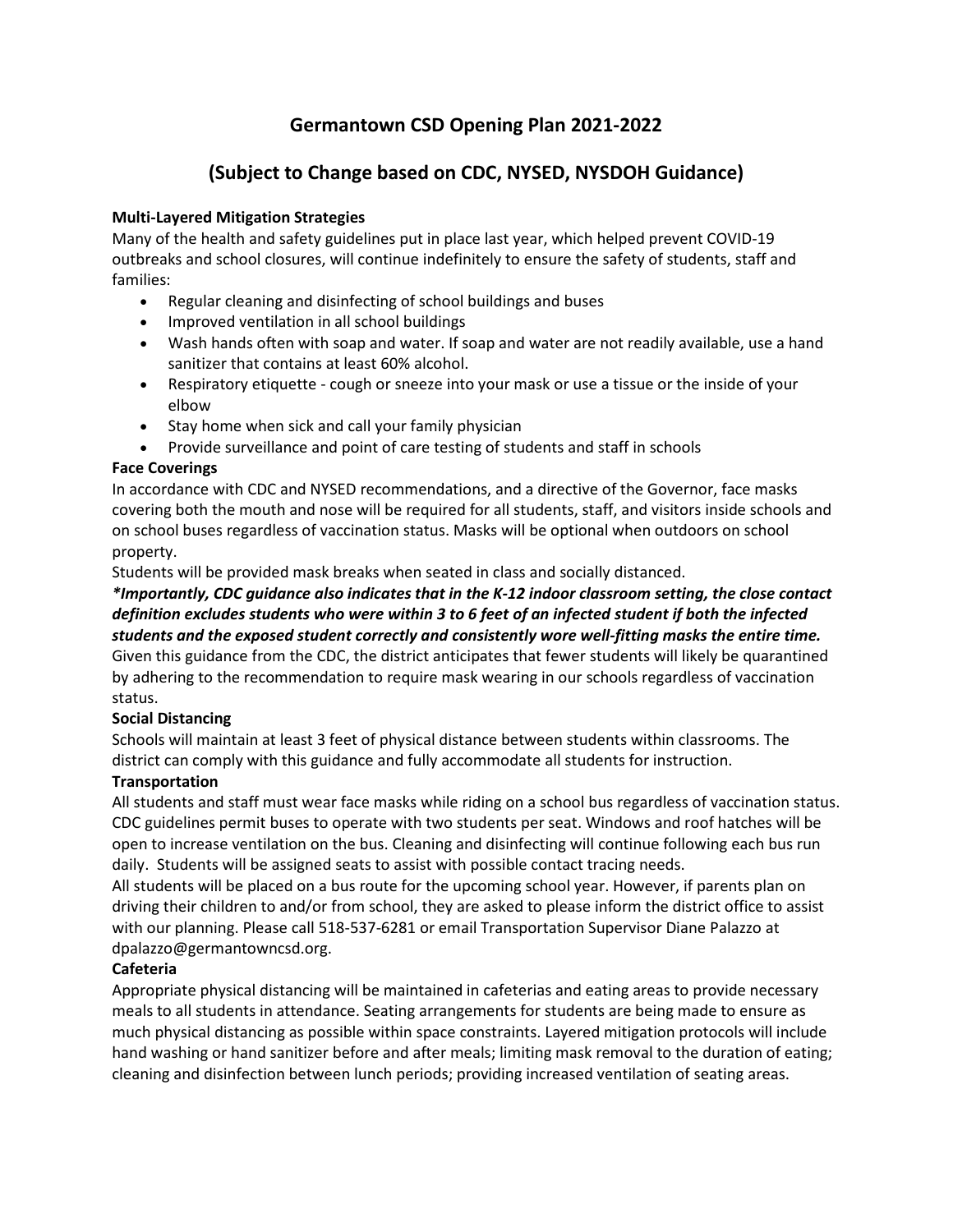## **Athletics**

Interscholastic sports will be offered to students this Fall. In accordance with CDC guidelines, it is recommended that schools currently located in regions classified as a "high" transmission zone be subject either canceling higher risk sports or ensure that all students participating in higher risk athletic teams are fully vaccinated. For the Fall season, this requirement affects participants in Girls' Volleyball. The district is conferring with other schools within our league and the NYS Public High School Athletic Association to examine this recommendation. Parents of all students including those registered for interscholastic athletics are encouraged to consider vaccination in consultation with your child's primary care provider.

The district is also requiring a surveillance testing program of student athletes among other students in accordance with CDC recommendations.

Parent/Guardian consent for testing of students is required in all cases.

#### **Music**

Band and chorus will continue to maintain the 3-6 feet social distancing of students during instruction. Wind and brass instrumental instruction will make use of bell covers for instruments to prevent aerosol spread similar to the end of last school year. Chorus singers will wear masks at all times. Outdoor instruction will be considered as weather permits.

#### **Physical Education**

When indoors, students should maintain 6 feet social distancing during physical education instruction. Physical Education teachers will prioritize outdoor activities as weather permits.

#### **Classroom Desk Cleaning**

In accordance with CDC recommendations, in general, cleaning once a day is sufficient to remove potential viruses that may be on surfaces. Daily disinfecting removes any remaining germs on surfaces, which further reduces any risk of spreading infection. Classroom desks will not need to be disinfected after each period. Surfaces will be cleaned and disinfected daily by custodial staff. High touch surfaces will be given additional cleaning and disinfecting.

## **Lockers**

Students will be allowed to use lockers during the school day.

## **Contact Tracing/Quarantine**

In conjunction with the Capital region, Questar III Boces, and Columbia County Department of Health, the Germantown Central School District will follow the contact tracing/quarantine flow chart describing processes for vaccinated/unvaccinated individuals, three-foot distancing vs. six feet distancing, mask wearing, and time exposed to a positive case. A flow chart will be amended to this document.

## **Testing**

The district is working with Questar BOCES, other schools and the county health department to develop and implement a voluntary Covid-19 testing program for students and staff. We will conduct surveillance testing for 10% of all students and staff on a weekly basis. This test will be a rapid PCR test and will provide for a safe environment for all students and staff. In addition, through support from our local DOH, we will provide a point of care testing option for students and staff that may be showing symptoms while in school. This molecular test will provide our nurse with results within 15 minutes. This molecular, point of care test will provide the district with results to make decisions to quarantine, contact trace, or allow the student/staff member to return to their normal daily activities. Last year, we sent home every child that showed any symptoms related to Covid-19. This point of care testing will allow us to ensure there is a positive or negative result quickly and allow more students to learn safely without quarantining.

#### **School Events**